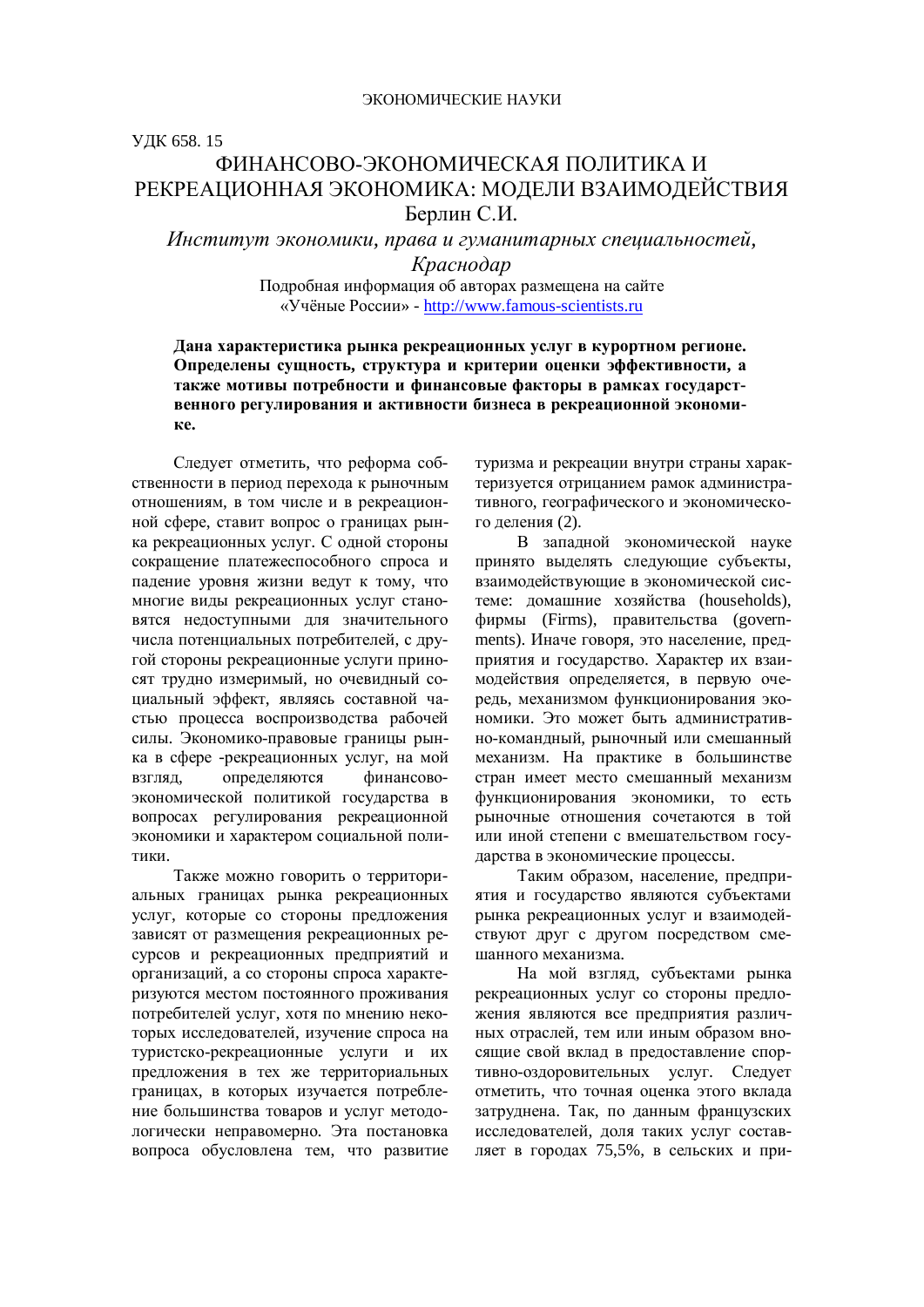равненных к ним населенных пунктах -16,6%.

Предприятия и организации, функционирующие в этой специфической сфере, объединяются в различного рода ассоциации, призванные содействовать развитию рынка рекреационных услуг, удовлетворению спроса на эти услуги, обеспечению качества предоставляемых услуг, координации деятельности и функционирования рекреационной отрасли и индустрии рекреации, защите интересов предприятий и организаций рекреационного комплекса в регионе.

Анализируя действие рыночного механизма в чистом виде, мы рассматриваем государство лишь как потребителя туристско-рекреационных услуг, осуществляющего трансферты в пользу населения (проведение социальной и финансовой политики). Однако, на практике роль государства в условиях смешанного механизма функционирования экономики на рынке рекреационных услуг более значительна. Как отмечается в экономической литературе, экономическая деятельность государства в рыночном хозяйстве имеет принципиальное отличие от других субъектов в том, что государство и его органы обладают преимущественным правом в отношении своих партнеров принуждения в рамках и на основе законов, не имеющегося у остальных участников рыночного обмена. Законные права субъектов рынка регулируются государством (1).

Используя категории системного подхода, государство можно рассматривать как управляющую подсистему, а рынок туристско-рекреационных услуг - как управляемую подсистему в системе «крупный город».

Мы рассматриваем государственную политику и государственное регулирование в рекреационной сфере как один из факторов, определяющих ее поступательное развитие в России на современном этапе. Согласно рекомендациям Всемирной туристской организации, государственная политика в сфере рекреации должна включать ряд элементов, к которым от-HOCSTCS:

1) организационные структуры (государственные учреждения и ассоциации);

2) законодательные акты и положения в сфере рекреации, а также стандарты, правила и нормы станлартизации и лицензирования:

3) программы профессионального образования и соответствующие учебные учреждения в этой сфере;

4) наличие механизмов привлечения инвестиций в сферу рекреационных услуг, направленных на развитие объектов и инфраструктуры;

5) маркетинговая политика и программы продвижения туристскорекреационных услуг на рынке (в том числе международном).

В настоящее время государственные функции в России исполняют Министерство по физической культуре, спорту и туризму и Министерство здравоохранения и социального развития.

По моему мнению, на современном этапе система управления развитием рекреационной сферы в России не получила должного развития. Однако, прямое и косвенное воздействие государства на рекреационную сферу несомненно и проявляется, прежде всего – в формировании нормативно-правовой базы для осуществления рекреационной деятельности.

Регулирование цен и тарифов на продукцию и услуги, потребляемые индивидами и используемые рекреационными предприятиями и организациями осуществляют собственно муниципальные территориальные образования через соответствующие комитеты муниципалитетов.

В целом, государственное регулирование рекреационной сферы является важной предпосылкой эффективного функционирования отрасли. При этом особо слелует отметить такую особенность рекреационной сферы, как наличие значительных «выгод перелива», заключающихся в том, что рекреационная деятельность приносит пользу не только индивиду, приобретающему рекреационные услуги, но и обществу в целом, поскольку является вкладом в процесс воспроизводства рабочей силы.

Исходя из проведенного нами исследования и анализа, можно слелать следующие основные выводы: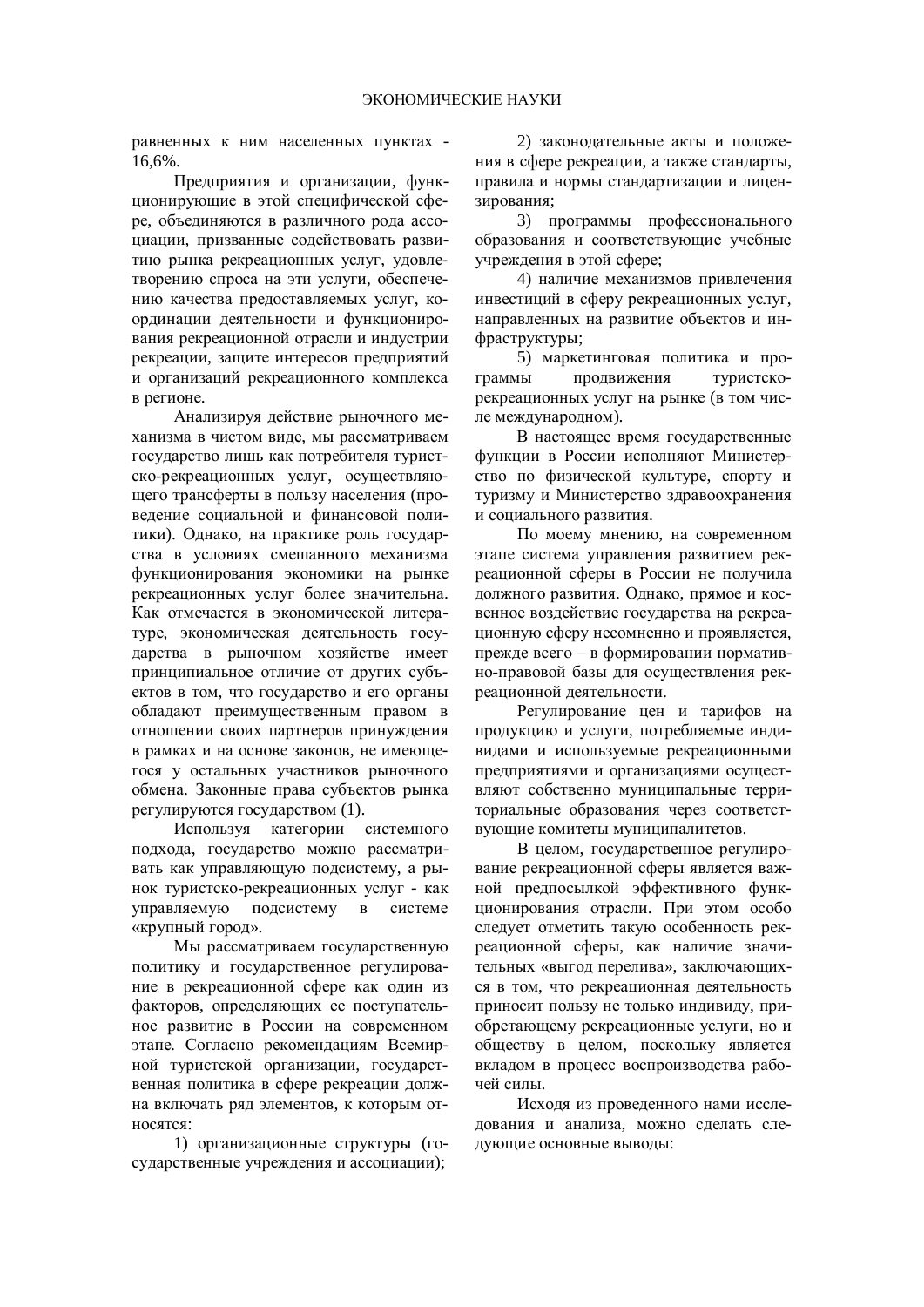1. Исследование рынка рекреационных услуг требует рассмотрения следуюших проблем:

1) характеристика сущности и особенностей продукта;

2) определение границ и субъектов рынка рекреационных услуг;

3) анализ особенностей механизмов ценообразования и конкуренции на рынке рекреационных услуг.

Структура продукта вытекает из структуры потребностей индивида. Особенностью продукта является то, что преобладающую его часть составляют туристско-рекреационные услуги. К специфическим чертам этих услуг относятся: участие в процессе обслуживания предприятий различных отраслей народного хозяйства (комплексность); уникальность услуг (вытекает из разнообразия и неповторимости рекреационных ресурсов); возможность реализации в процессе потребления услуг целого комплекса функций.

Границы рынка в сфере рекреационных услуг характеризуются неоднозначно. Во-первых, существуют экономикоправовые границы, которые определяются политикой государства в вопросах регулирования экономики и социальной сфере. Во-вторых, существуют территориальные границы рынка рекреационных услуг, которые со стороны предложения зависят от размещения туристско-рекреационных ресурсов и туристско-рекреационных предприятий, а со стороны спроса - от места проживания потребителей услуг.

Субъектами рынка рекреационных услуг со стороны предложения, являются все предприятия различных отраслей, так или иначе участвующие в рекреационном обслуживании.

Одним из условий эффективного функционирования -рекреационных комплексов является активное государственное регулирование этой сферы. Актуальность государственного воздействия усиливается наличием стратегических факторов, связанных с вкладом туристскорекреационного комплекса в процесс воспроизводства рабочей силы.

Развитие сферы рекреационных услуг в период реформирования общественных отношений весьма актуально. Это обусловлено, прежде всего тем, что реализация результатов проведенных реформ требуют соответствующего уровня развития человеческого потенциала, в противном случае государство не будет иметь социальной базы преобразований. Среди главных факторов, влияющих на этот процесс можно выделить следующие:

- с ростом уровня доходов населения все большая доля потребительских расходов приходится на услуги, связанные с развитием человека, где рекреация занимает ведущее положение;

- с углублением разделения труда и повышением его производительности меняется соотношение рабочего и свободного времени. Досуговая деятельность должна обеспечиваться соответствующим предложением со стороны индустрии рекреационных услуг;

- социально-демографические факторы, в частности, старение населения страны, рост степени ограничения трудоспособности части членов общества способствуют усилению дифференциации рекреационных услуг, способствующей их доступности для населения разных возрастов и уровня здоровья. С другой стороны массовое включение населения в рекреационную деятельность увеличивает продолжительность жизни, улучшает состояние здоровья, снижает потребность в медицинских услугах;

- возможности активного потребления рекреационных услуг возрастают с развитием индустрии рекреации и ростом доходов населения.

Анализ сущности и содержания понятий рекреация, представленных во всем их многообразии, позволяет на основе главного конструктивного принципа рекреационных видов деятельности – воспроизводство физических, интеллектуальных и эмоциональных сил человека – сформировать ряд подходов к изучению рекреационной деятельности, являющихся основой для ее систематизации, учитывающей ее цели, масштабы, институты и т. п.

По критериям целей природа рекреационных услуг имеет двойственный характер: во-первых, они составляют потребительский аспект, обусловленный необходимостью организации свободного вре-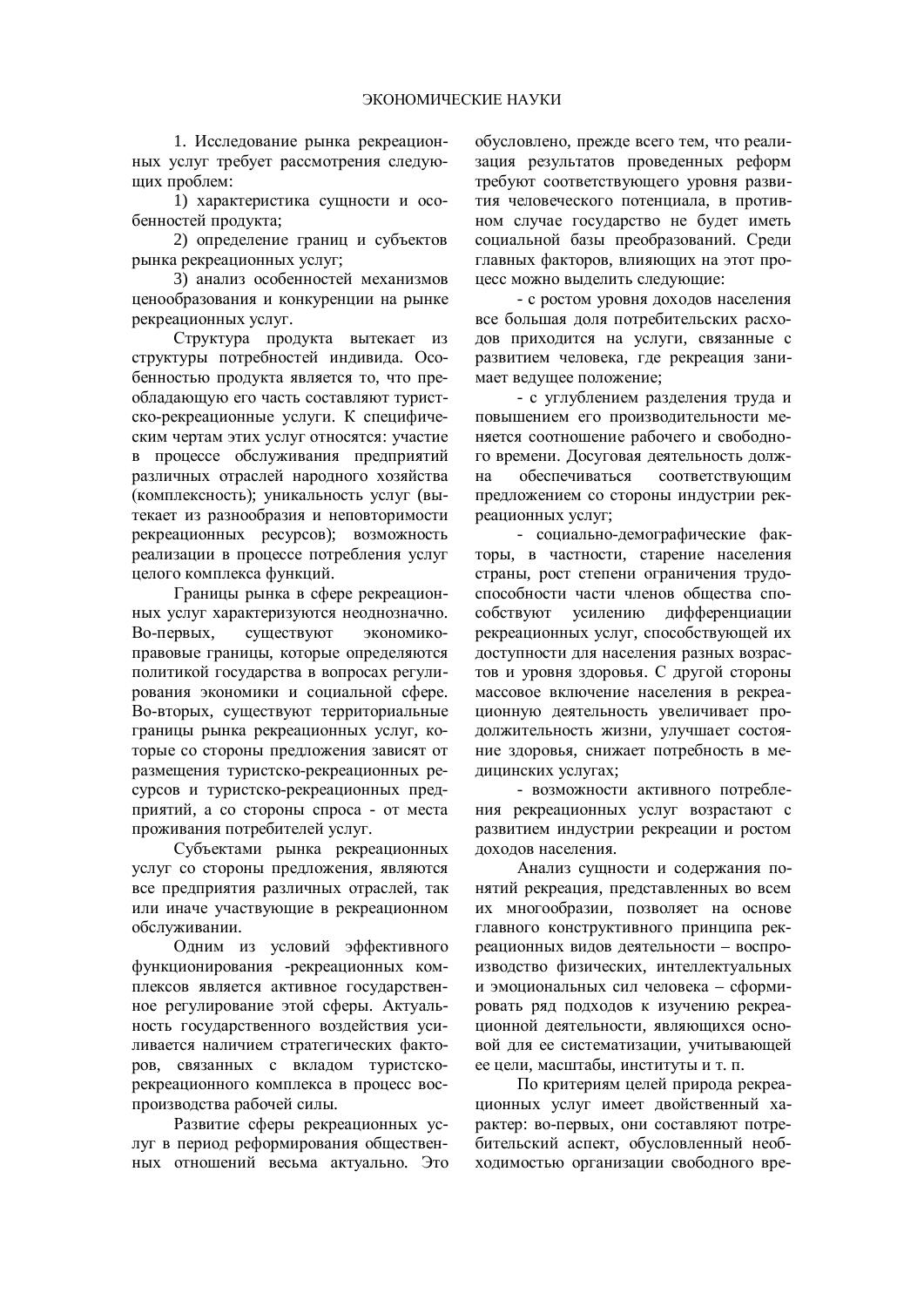мени граждан; во-вторых, рекреационное обслуживание населения выступает как важный фактор развития человеческого потенниала.

Однако в современной ситуации в любых государствах независимо от общественного строя проблемы устранения внешних эффектов становятся все более острыми, а возможности их учета и смягчения - все более актуальными. Рассматриваемая нами отрасль не является исключением, в современных условиях она не может развиваться без помощи государства, поэтому результативность развития рекреации должна обеспечиваться государством при помощи системы регулирующих мероприятий. Важную роль при этом должны играть органы государственного управления и местного самоуправления, способные выполнять возложенные на них функции.

Исследования, проведенные автором, дают основание полагать, что функция социального воспроизводства не может быть полностью обеспечена институтами конкурентного рынка, который может ее реализовывать посредством удовлетворения платежеспособного спроса индивидов и фирм на услуги, производимые на коммерческой основе. Данное положение обусловлено следующими обстоятельствами:

- неравенство доходов делает невозможным распределить рекреационные услуги используя только рыночный механизм в соответствии с реальными потребностями населения и фирм;

- депрессивные регионы не в состоянии выделять на цели социального воспроизводства необходимые ресурсы, что приводит к заниженному объему производства и потребления различных видов рекреационных услуг;

- фактор ассиметричности в сфере производства и потребления услуг требует наличия внерыночных структур подконтрольных потребителям;

- часть рекреационных услуг предоставляется только в «пакете», включающем услуги образования, здравоохранения, физической культуры, учреждений культуры;

- некоторые рекреационные услуги являются атрибутом национальных традиций, поддержка которых не может зависеть от рыночной конъюнктуры;

- часть рекреационных услуг. являющихся общественными благами, потребляются на основе "присутствия", не заявленного платежеспособного спроса.

Наряду с отмеченными особенностями действует ряд факторов, которые предполагают использование элементов рыночного механизма в рекреационной сфере в максимальной степени. К ним относятся:

- наличие элитного уровня потребления, основанном на высоком платежеспособном спросе;

- диверсификация рекреационных услуг, форм и методов обслуживания;

- расширение сети малого бизнеса и конкуренции;

- коммерциализация инновационной деятельности в сфере рекреационного обслуживания населения.

В условиях рыночного хозяйства система управления социальноэкономическими процессами включает саморегулирование и государственное регулирование, формы и соотношения которых могут быть различными в зависимости от истории развития страны, традиций, привычек, обычаев, образа мышления, особенностей функционирования секторов экономики - государственного, кооперативного, частного.

Все выше изложенное позволяет сформировать новую концептуальную модель управления рекреационными услугами в регионе, состоящую из следующих  $6\pi$ <sub>o</sub> $\kappa$ or:

- разработка концепции социального воспроизводства в стране в разрезе инститүшиональной, социокультурной и профессиональной парадигм рекреации;

- формирование целей и приоритетных направлений развития рекреационной деятельности;

- определение социальных групп населения, имеющих доступ к социальным рекреационным услугам (предоставляемых на бесплатной или частично оплачиваемой oснoвe):

- разработка системы баланса интересов участников (государство, рекреаци-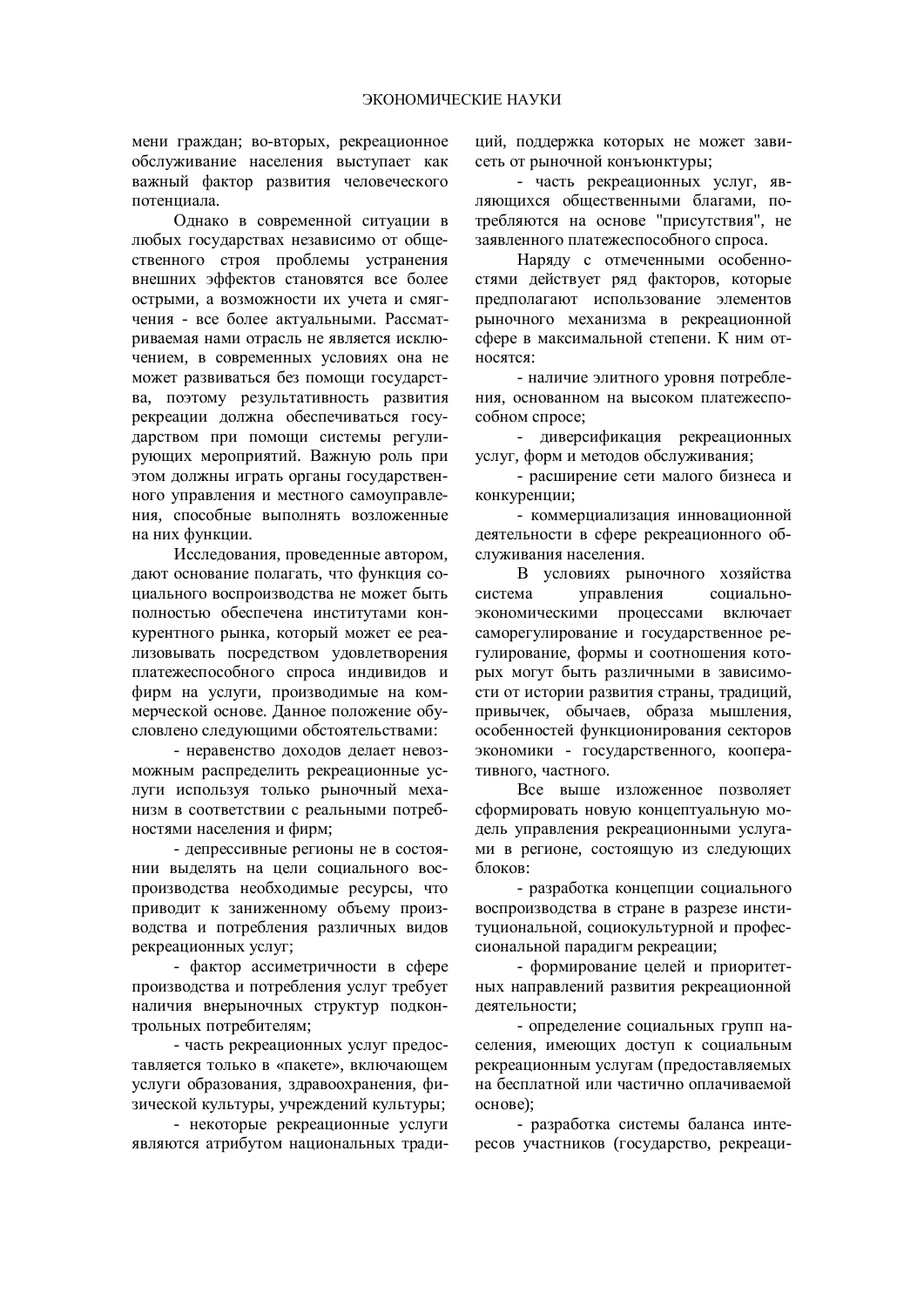онные предприятия, инвесторы и потребители);

- определение форм и методов поддержки рекреационной деятельности со стороны государства, рекреационных предприятий и инвесторов;

- формирование инвестиционного механизма поддержания и развития рекреационной индустрии;

разработка организационноправовой структуры управления рекреационной деятельностью;

- организация системы отбора и подготовки кадров для различных уровней управления рекреационной деятельностью (федеральный, региональный, местный, корпоративный);

- разработка и утверждение федеральной программы совершенствования системы социального воспроизводства;

- внесение изменений и дополнений в Бюлжетный и Налоговый Колексы РФ и другие нормативно-правовые акты.

Наиболее сложной проблемой при реализации концептуальной модели госуларственного регулирования рекреационной леятельности является формирование целевых инвестиционных ресурсов. Такое формирование должно базироваться на балансе интересов участников рекреационной деятельности представленных институциональной, социокультурной и профессиональной концепциями, исходя из целей, масштабов и эффективности затрат на социальное воспроизводство.

#### СПИСОК ЛИТЕРАТУРЫ:

1. Мордовин С.К. Человеческий потенциал.- СПб.: Питер, 2005.

2. Сафина Т.Н. Сфера услуг: трансформация в рыночной экономике.- СПб.: Изд-во СПбГУЭФ, 2004.

3. Чуваткин П.П. Рекреационная экономика. – М.: Наука, 2006.

## **FINANCIAL AND ECONOMIC POLICY AND RECREATION ECONOMY: MODELS OF INTERACTION**

Berlin S.I.

#### *Institute of economics, law and humanitarian specialities, Krasnodar*

We present the specification of services market in a health resort region, illustrated by the model. We determined the nature of the market, its structure and criteria to estimate the efficiency, reasons for the needs and financial factors in the state regulation and business activity for establishing health economics.